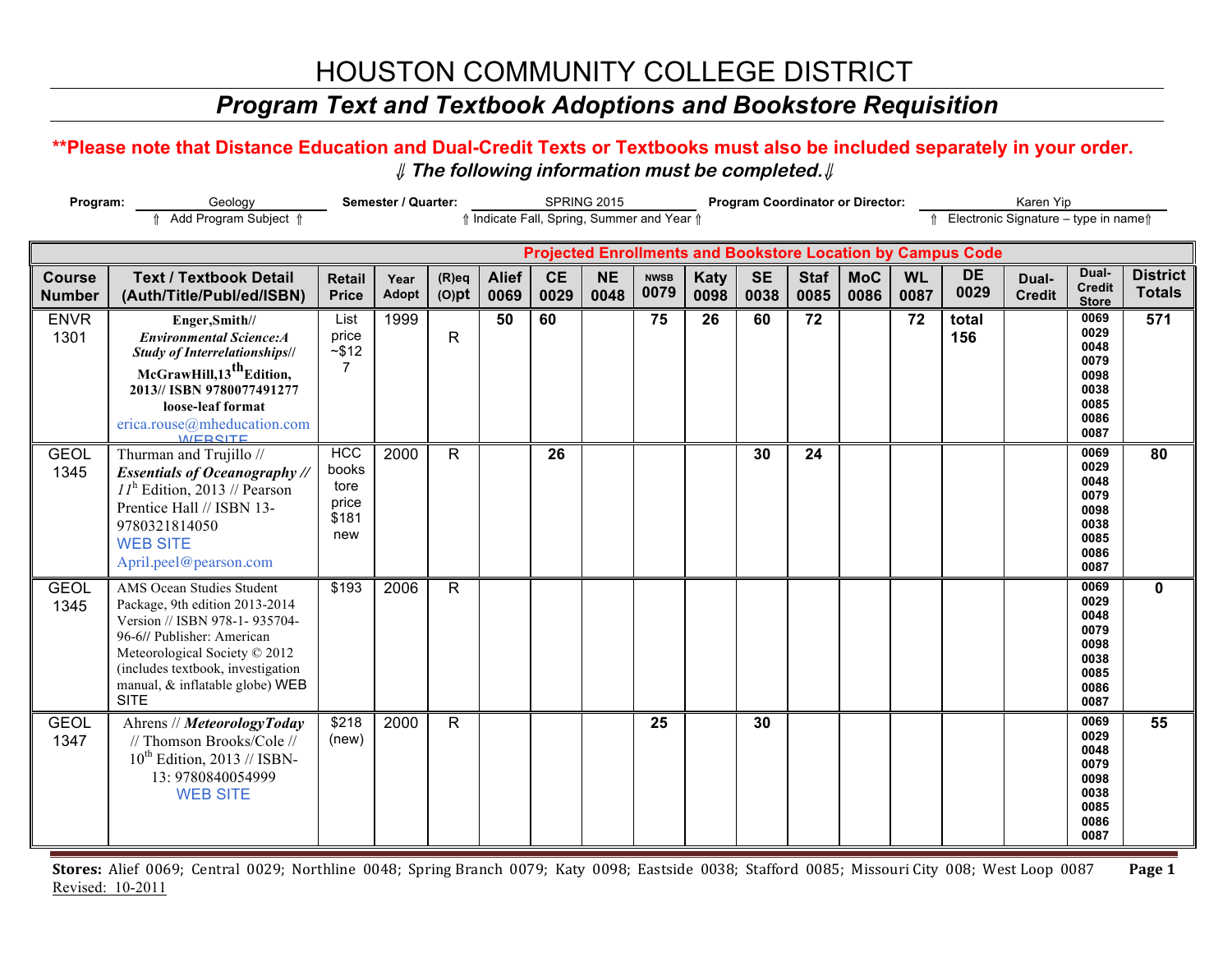### *Program Text and Textbook Adoptions and Bookstore Requisition*

#### **\*\*Please note that Distance Education and Dual-Credit Texts or Textbooks must also be included separately in your order.**  ⇓ **The following information must be completed.**⇓

| <b>GEOLOGY</b><br>Program:     |                                                                                                                                                                                   | Semester / Quarter:                                                                 |               |                      | SPRING 2015          |                   |                   |                     | <b>Program Coordinator or Director:</b> |                                                                    |                     |                    |                   |                   | Karen B Yip            |                                                                      |                                  |  |
|--------------------------------|-----------------------------------------------------------------------------------------------------------------------------------------------------------------------------------|-------------------------------------------------------------------------------------|---------------|----------------------|----------------------|-------------------|-------------------|---------------------|-----------------------------------------|--------------------------------------------------------------------|---------------------|--------------------|-------------------|-------------------|------------------------|----------------------------------------------------------------------|----------------------------------|--|
|                                | ↑ Add Program Subject ↑                                                                                                                                                           | ↑ Electronic Signature - type in name<br>↑ Indicate Fall, Spring, Summer and Year ↑ |               |                      |                      |                   |                   |                     |                                         |                                                                    |                     |                    |                   |                   |                        |                                                                      |                                  |  |
|                                |                                                                                                                                                                                   |                                                                                     |               |                      |                      |                   |                   |                     |                                         | <b>Projected Enrollments and Bookstore Location by Campus Code</b> |                     |                    |                   |                   |                        |                                                                      |                                  |  |
| <b>Course</b><br><b>Number</b> | <b>Text / Textbook Detail</b><br>(Auth/Title/Publ/ed/ISB                                                                                                                          | <b>Retail</b><br><b>Price</b>                                                       | Year<br>Adopt | $(R)$ eq<br>$(O)$ pt | <b>Alief</b><br>0069 | <b>CE</b><br>0029 | <b>NE</b><br>0048 | <b>NWSB</b><br>0079 | <b>Katy</b><br>0098                     | <b>SE</b><br>0038                                                  | <b>Staf</b><br>0085 | <b>MoC</b><br>0086 | <b>WL</b><br>0087 | <b>DE</b><br>0029 | Dual-<br><b>Credit</b> | Dual-<br><b>Credit</b><br><b>Store</b>                               | <b>District</b><br><b>Totals</b> |  |
| <b>GEOL</b><br>1347            | Moran // Weather Studies:<br><b>Intro to Atmospheric</b><br>Sciences // American<br>Meteorological Society //<br>$4rd$ Edition// 2010 // ISBN<br>9781878220967<br><b>WEB SITE</b> |                                                                                     | 2007          | $\mathsf{R}$         |                      |                   |                   |                     |                                         |                                                                    |                     |                    |                   |                   |                        | 0069<br>0029<br>0048<br>0079<br>0098<br>0038<br>0085<br>0086<br>0087 | $\mathbf 0$                      |  |
| <b>GEOL</b><br>1403            | Monroe and Wicander//<br>The Changing Earth: 6th<br>edition// Brooks/Cole,<br>Cengage Learning, 2012//<br>Custom printing loose-leaf<br>ISBN 9781305046221<br><b>WEB SITE</b>     | \$90.70                                                                             | 2013          | R                    |                      | 100               |                   |                     | 50                                      | 50                                                                 | 96                  |                    | 120               |                   |                        | 0069<br>0029<br>0048<br>0079<br>0098<br>0038<br>0085<br>0086<br>0087 | 416                              |  |
| <b>GEOL</b><br>1403            | AGI & NAGT//Laboratory<br><b>Manual in Physical</b><br><b>Geology</b> //Pearson Prentice<br>Hall 10th Edition,<br>2014//ISBN 13-<br>9780321944511<br><b>WEB SITE</b>              | \$103.40                                                                            | 2003          | R                    |                      | 100               |                   |                     | 50                                      | 50                                                                 | 96                  |                    | 120               |                   |                        | 0069<br>0029<br>0048<br>0079<br>0098<br>0038<br>0085<br>0086<br>0087 | 416                              |  |
| <b>GEOL</b><br>1403            | Christiansen & Hamblin //<br><b>Dynamic Earth //</b><br>Jones & Bartlett<br>Learning//2015 // ISBN<br>9781449659844<br><b>WEB SITE</b>                                            | Bookstor<br>e new<br>~135.95                                                        | 1998          | R                    |                      |                   |                   | 125                 |                                         |                                                                    |                     |                    |                   |                   |                        | 0069<br>0029<br>0048<br>0079<br>0098<br>0038<br>0085<br>0086<br>0087 | 125                              |  |

Stores: Alief 0069; Central 0029; Northline 0048; Spring Branch 0079; Katy 0098; Eastside 0038; Stafford 0085; Missouri City 008; West Loop 0087 Page 2 Revised: 10-2011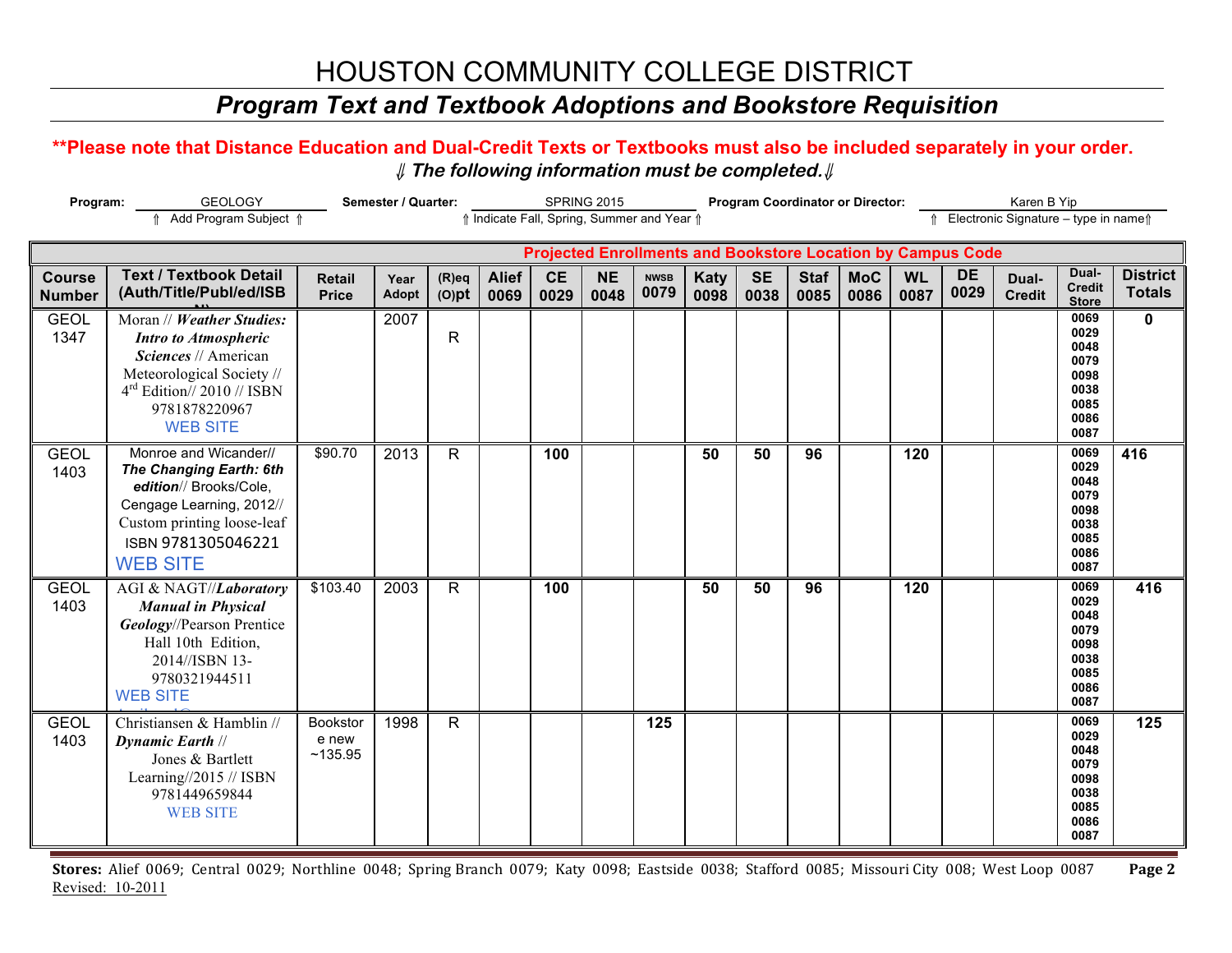### *Program Text and Textbook Adoptions and Bookstore Requisition*

#### **\*\*Please note that Distance Education and Dual-Credit Texts or Textbooks must also be included separately in your order.**  ⇓ **The following information must be completed.**⇓

| Geology<br>Program:            |                                                                                                                                                                                                     |                               | Semester / Quarter: |                     | SPRING 2015<br>↑ Indicate Fall, Spring, Summer and Year ↑ |                   |                   |                     |                     | <b>Program Coordinator or Director:</b> |                     |                    | Karen B Yip<br>↑ Electronic Signature - type in name ↑ |                                                                    |                        |                                                                      |                                  |
|--------------------------------|-----------------------------------------------------------------------------------------------------------------------------------------------------------------------------------------------------|-------------------------------|---------------------|---------------------|-----------------------------------------------------------|-------------------|-------------------|---------------------|---------------------|-----------------------------------------|---------------------|--------------------|--------------------------------------------------------|--------------------------------------------------------------------|------------------------|----------------------------------------------------------------------|----------------------------------|
|                                | Add Program Subject 1                                                                                                                                                                               |                               |                     |                     |                                                           |                   |                   |                     |                     |                                         |                     |                    |                                                        |                                                                    |                        |                                                                      |                                  |
|                                |                                                                                                                                                                                                     |                               |                     |                     |                                                           |                   |                   |                     |                     |                                         |                     |                    |                                                        | <b>Projected Enrollments and Bookstore Location by Campus Code</b> |                        |                                                                      |                                  |
| <b>Course</b><br><b>Number</b> | <b>Text / Textbook Detail</b><br>(Auth/Title/Publ/ed/ISBN)                                                                                                                                          | <b>Retail</b><br><b>Price</b> | Year<br>Adopt       | $(R)$ eq<br>$(O)$ p | <b>Alief</b><br>0069                                      | <b>CE</b><br>0029 | <b>NE</b><br>0048 | <b>NWSB</b><br>0079 | <b>Katy</b><br>0098 | <b>SE</b><br>0038                       | <b>Staf</b><br>0085 | <b>MoC</b><br>0086 | <b>WL</b><br>0087                                      | DE<br>0029                                                         | Dual-<br><b>Credit</b> | Dual-<br><b>Credit</b><br><b>Store</b>                               | <b>District</b><br><b>Totals</b> |
| <b>GEOL</b><br>1403            | Hamblin, Howard //<br><b>Exercises in Physical</b><br>Geology //<br>Pearson Prentice Hall // 12 <sup>th</sup><br>Edition, 2005 // ISBN 0-13-<br>144770-X<br>April.peel@pearson.com                  | 107.45                        | 1998                | $\mathsf{R}$        |                                                           |                   |                   | 125                 |                     |                                         |                     |                    |                                                        |                                                                    |                        | 0069<br>0029<br>0048<br>0079<br>0098<br>0038<br>0085<br>0086<br>0087 | 125                              |
| <b>GEOL</b><br>1404            | Levin// The Earth Through<br><b>Time</b> // Wiley// $10^{th}$ Edition,<br>2013,<br>ISBN: 978-1-118-25467-7<br><b>WEB SITE</b>                                                                       | New<br>168<br>Ebook<br>62.50  | 1999                | $\mathsf{R}$        |                                                           |                   |                   | 25                  | 25                  |                                         |                     |                    |                                                        |                                                                    |                        | 0069<br>0029<br>0048<br>0079<br>0098<br>0038<br>0085<br>0086<br>0087 | 50                               |
| <b>GEOL</b><br>1404            | Levin & Smith // Laboratory<br><b>Studies in Earth History //</b><br>McGraw-Hill // 10 <sup>th</sup> Edition<br>2014 // ISBN: 13-<br>9780078096129<br><b>WEB SITE</b><br>erica.rouse@mheducation.co | \$129.6<br>5 new              | 2000                | $\mathsf{R}$        |                                                           |                   |                   | 25                  | 25                  |                                         |                     |                    |                                                        |                                                                    |                        | 0069<br>0029<br>0048<br>0079<br>0098<br>0038<br>0085<br>0086<br>0087 | 50                               |
|                                |                                                                                                                                                                                                     |                               |                     |                     |                                                           |                   |                   |                     |                     |                                         |                     |                    |                                                        |                                                                    |                        | 0069<br>0029<br>0048<br>0079<br>0098<br>0038<br>0085<br>0086<br>0087 |                                  |

Stores: Alief 0069; Central 0029; Northline 0048; Spring Branch 0079; Katy 0098; Eastside 0038; Stafford 0085; Missouri City 008; West Loop 0087 Page 3 Revised: 10-2011